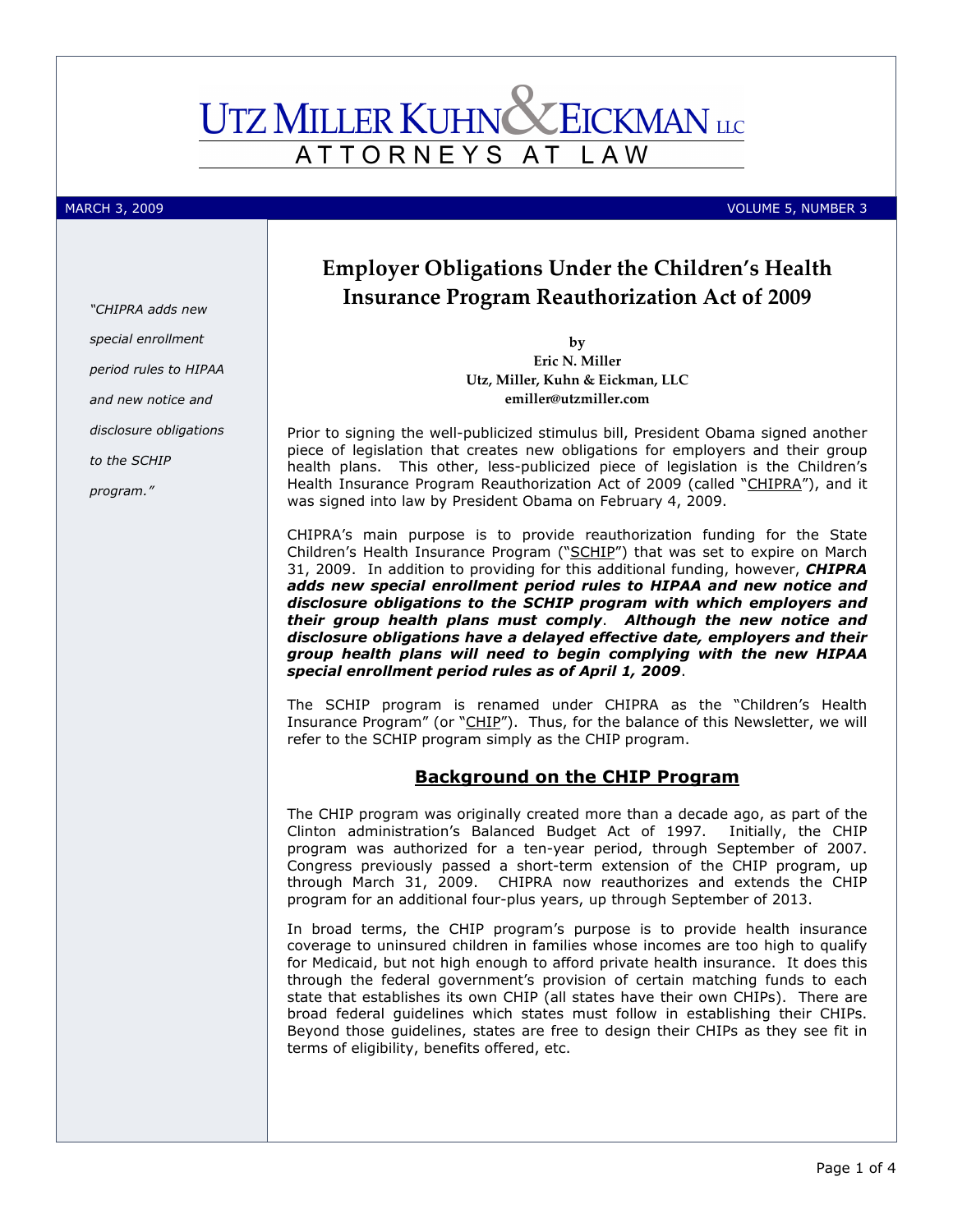# New Rules Under CHIPRA

"Effective April 1,

2009, CHIPRA adds

two new special

enrollment events to

HIPAA's special

enrollment period

rules."

#### Utz, Miller, Kuhn & Eickman, LLC 7285 West 132nd St. Suite 320 Overland Park, KS 66213

Phone: 913.685.0970 Fax: 913.685.1281

Matthew J. Eickman meickman@utzmiller.com Phone: 913.685.0749 Fax: 913.685.1281

Gregory B. Kuhn gkuhn@utzmiller.com Phone: 913.685.0774 Fax: 913.685.1281

Eric N. Miller emiller@utzmiller.com Phone: 913.685.8150 Fax: 913.685.1281

John L. Utz jutz@utzmiller.com Phone: 913.685.7978 Fax: 913.685.1281

#### www.utzmiller.com

The information in this newsletter is of a general nature only and does not constitute legal advice.

Consult your attorney for advice appropriate to your circumstances.

1. New Special Enrollment Period Rules. Effective April 1, 2009, CHIPRA adds two new special enrollment events to HIPAA's special enrollment period rules. Specifically, CHIPRA provides that a group health plan is required to permit an employee who is eligible, but not enrolled, for coverage under the group health plan (or a dependent of the employee if the dependent is eligible, but not enrolled, for coverage) to enroll for coverage under the plan in either of the following circumstances:

- (i) the employee or dependent is covered under Medicaid or a state's CHIP and coverage of the employee or dependent under the Medicaid or CHIP plan is terminated as a result of a loss of eligibility for such coverage, and the employee requests coverage under the group health plan within 60 days of the loss of coverage; or
- (ii) the employee or dependent becomes eligible for a premium assistance subsidy (see numbered paragraph 2 below) with respect to coverage under the group health plan, and the employee requests coverage under the group health plan within 60 days after the date the employee or dependent is determined to be eligible for the premium assistance subsidy.

Note that employees have a  $60$  day period to enroll for coverage under these two new special enrollment events, instead of the shorter 30 day period that group health plans are allowed to impose under HIPAA's existing special enrollment event rules.

Importantly, employers will need to review the special enrollment period provisions of the plan documents for their group health plans to determine whether such provisions need to be amended to reflect these two new special enrollment events (we expect that most plan documents will need to be amended, unless the document simply incorporates the HIPAA special enrollment period rules by reference). Ideally, any needed amendments should be adopted by an employer prior to the April  $1<sup>st</sup>$  effective date of the new rules, so that the employer's group health plan will continue to be operated in accordance with its terms. In any event, though, employers will need to begin operationally complying with the provisions of these two new special enrollment event rules as of April 1<sup>st</sup>.

2. Premium Assistance Subsidy. Effective April 1, 2009, states are permitted (but not required) to offer a premium assistance subsidy for coverage under certain employer-sponsored health plans to all low-income children (and, in some cases, their parents) who are eligible for the CHIP program. The subsidy is only provided if the low-income child (or the child's parent) voluntarily elects to receive the subsidy. If a state provides the subsidy and a particular low-income child (or his or her parent) elects to receive the subsidy, health coverage for the child is provided through the employer-sponsored health plan, instead of being provided in some other manner through the state's CHIP program.

The employer-sponsored coverage for which a state may provide the premium assistance subsidy (referred to in CHIPRA as "qualified employer-sponsored coverage") must be a group health plan or health insurance coverage offered through the employer which meets the following requirements:

- (i) the coverage must be "creditable coverage" for HIPAA purposes;
- (ii) the employer contribution toward the cost of any premium for the coverage must be at least 40%; and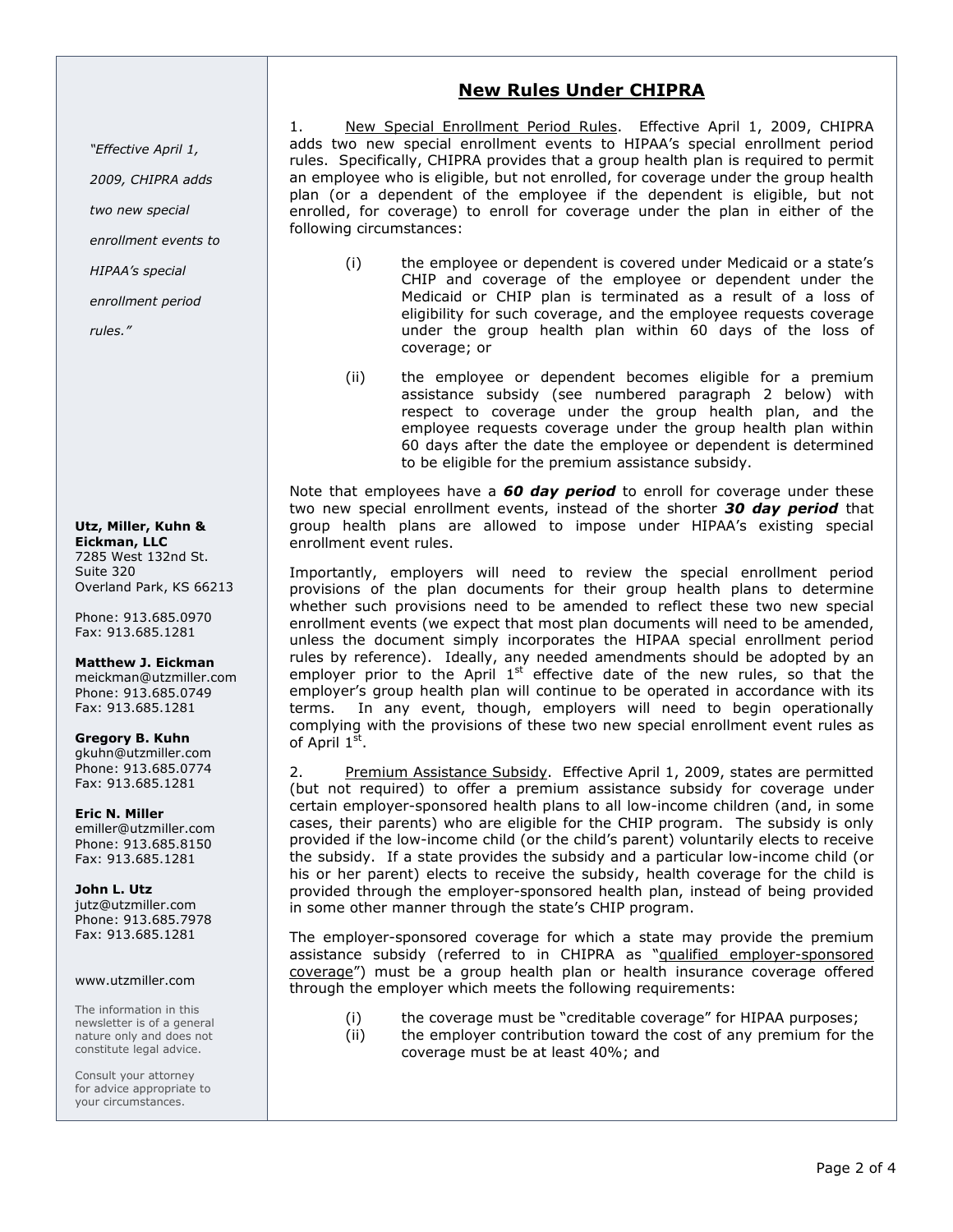(iii) the coverage must be available to individuals in a manner that would be considered to be a nondiscriminatory group for eligibility purposes under the Tax Code's Section 105(h) rules.

CHIPRA specifically excludes coverage under either a health flexible spending arrangement (such as a Health FSA or a Medical Reimbursement Account) or a high deductible health plan (for HSA purposes) from being "qualified employersponsored coverage."

Generally, the amount of the premium assistance subsidy which the state can provide to a low-income child is the incremental difference in cost to the employee between the cost of enrolling only the employee under the employersponsored coverage and the cost of enrolling the employee and the low-income child under the employer-sponsored coverage. If premium assistance is also provided to the parent of a low-income child, the amount of the subsidy is increased to take into account the cost of enrollment of the parent in the employer-sponsored coverage (or, if the state determines it to be cost-effective, the cost of enrollment of the low-income child's family in the employer-sponsored coverage). The amount of the subsidy is reduced by any premium cost-sharing that applies under the particular state's CHIP program for CHIP coverage.

Under CHIPRA, a state is allowed to provide the premium assistance subsidy either as a direct reimbursement to an employee for out-of-pocket expenditures, or instead as a reimbursement to the employee's employer. Fortunately, CHIPRA allows employers to opt-out of being reimbursed for the subsidy. In the case of such an opt-out by the employer, the employer is effectively removed from the subsidy process, and the state will then make its reimbursement for the subsidy directly to the employee. This opt-out possibility (the mechanics of which will presumably be forthcoming) allows the employer to continue to withhold the full amount of the employee contribution required for coverage of the employee and the low-income child under the employer's group health plan.

If a state provides premium assistance subsidies for employer-sponsored coverage, CHIPRA requires the state to establish a process for allowing the parent of the low-income child who is receiving the subsidy (i) to disenroll the lowincome child from the employer-sponsored coverage, and (ii) correspondingly, to enroll the child in the state's CHIP plan. This ability to disenroll the low-income child from the employer-sponsored coverage and enroll the child in the state's CHIP plan must be available as of the first day of each month. It remains to be seen how, if at all, this rule will interact with the "mid-year change in election" provisions of the Tax Code's Section 125 rules if the employee was paying any additional premium for coverage of the low-income child on a pre-tax basis through the employer's cafeteria plan.

3. Notice Obligation Relating to the Premium Assistance Subsidy. If a state decides to provide premium assistance subsidies, each employer maintaining a group health plan in that state must provide each of its employees with a written notice informing the employees of the premium assistance opportunities then currently available to the employees. This written notice may be provided in conjunction with the provision of (i) health plan eligibility materials, (ii) open enrollment materials, or (iii) the summary plan description ("SPD") for the group health plan.

Fortunately, CHIPRA directs the Department of Labor (the "DOL") and the Division of Health and Human Services ("DHHS") to develop national and state-specific model notices which can be used by employers to satisfy this written notice requirement. These model notices are required to be issued by the DOL and DHHS within one year of CHIPRA's enactment (i.e., by February of 2010), and employers are required to provide the notices to their employees beginning with the first plan year that begins after the date on which the model notices are first issued.

"If a state decides to

provide premium

assistance subsidies,

each employer

maintaining a group

health plan in that

state must provide

each of its employees

with a written notice."

Utz, Miller, Kuhn & Eickman, LLC 7285 West 132nd St. Suite 320 Overland Park, KS 66213

Phone: 913.685.0970 Fax: 913.685.1281

Matthew J. Eickman

meickman@utzmiller.com Phone: 913.685.0749 Fax: 913.685.1281

Gregory B. Kuhn gkuhn@utzmiller.com Phone: 913.685.0774 Fax: 913.685.1281

Eric N. Miller emiller@utzmiller.com Phone: 913.685.8150 Fax: 913.685.1281

John L. Utz jutz@utzmiller.com Phone: 913.685.7978 Fax: 913.685.1281

### www.utzmiller.com

The information in this newsletter is of a general nature only and does not constitute legal advice.

Consult your attorney for advice appropriate to your circumstances.